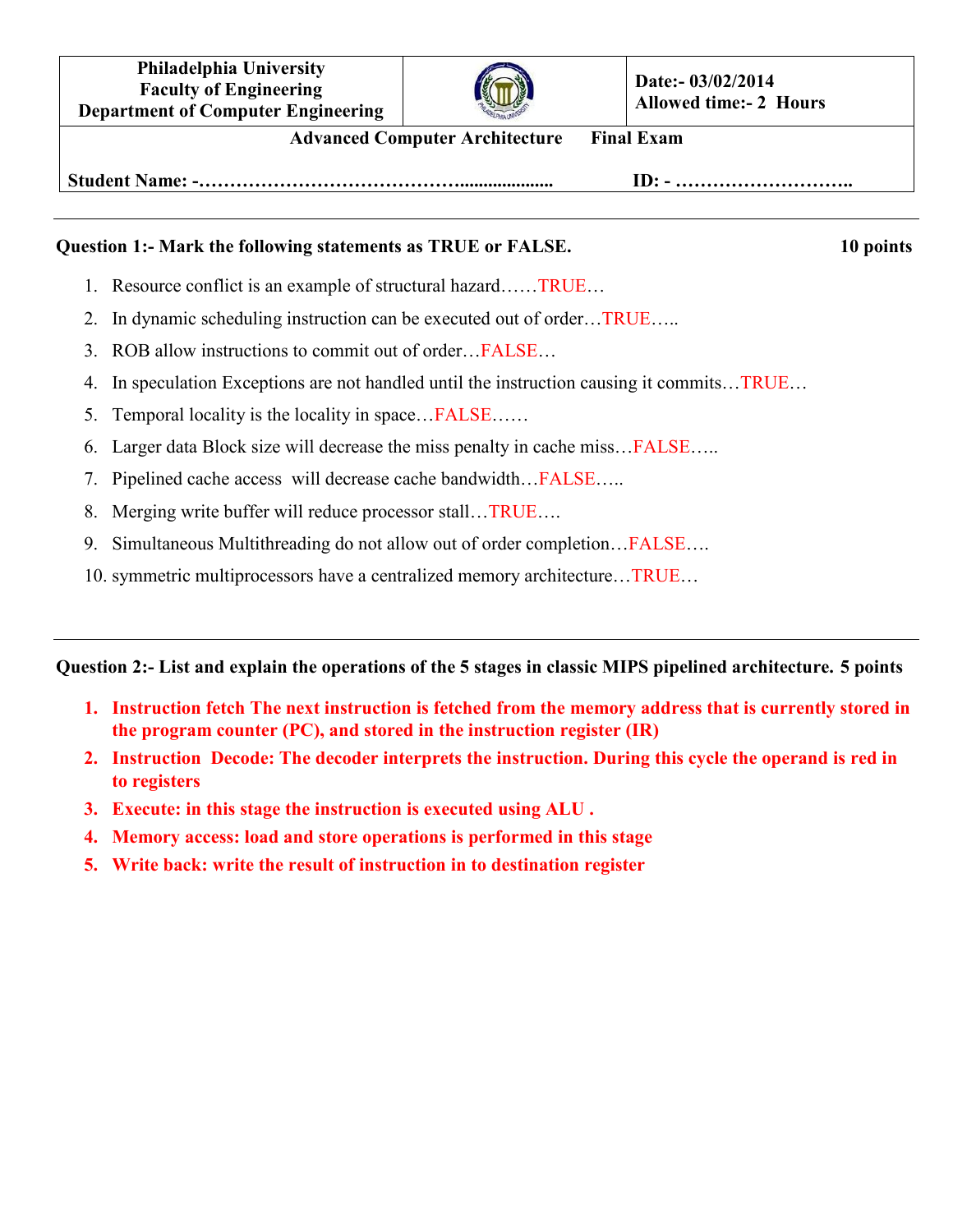**Question 3:- Assume you have a system where 80% of the code can be parallelized, calculate the overall speed up if you use a 4 processors system comparing to 1 processor system. 4 points** 

$$
speedup_{overall} = \frac{1}{(1 - fraction_{parallel}) + \frac{fraction_{parallel}}{speedup_{parallel}}}
$$

$$
speedup_{overall} = \frac{1}{(1 - 0.8) + \frac{0.8}{4}}
$$

$$
speedup_{overall} = \frac{1}{0.2 + 0.2}
$$

 $\frac{1}{0.4}$  = 2.5

**Question 4:- Assume a program that can be run in 20 seconds, and the program contains 70% integers operations , if a new system that enhance the integer operation by factor of 10 (10X speedup) is implemented what will be the new execution time of our program.** 3 points

speedup<sub>overall</sub> =

$$
ExecTime_{new} = ExecTime_{old} \times (1 - fraction_{enhanced} + \frac{fraction_{enhanced}}{speedup_{enhanced}})
$$

$$
ExecTime_{new} = 20 \times (1 - 0.7 + \frac{0.7}{10})
$$

 $\text{ExecTime}_{\text{new}} = 20 \times (0.3 + 0.07) = 20 \times 0.37 = 7.4$  seconds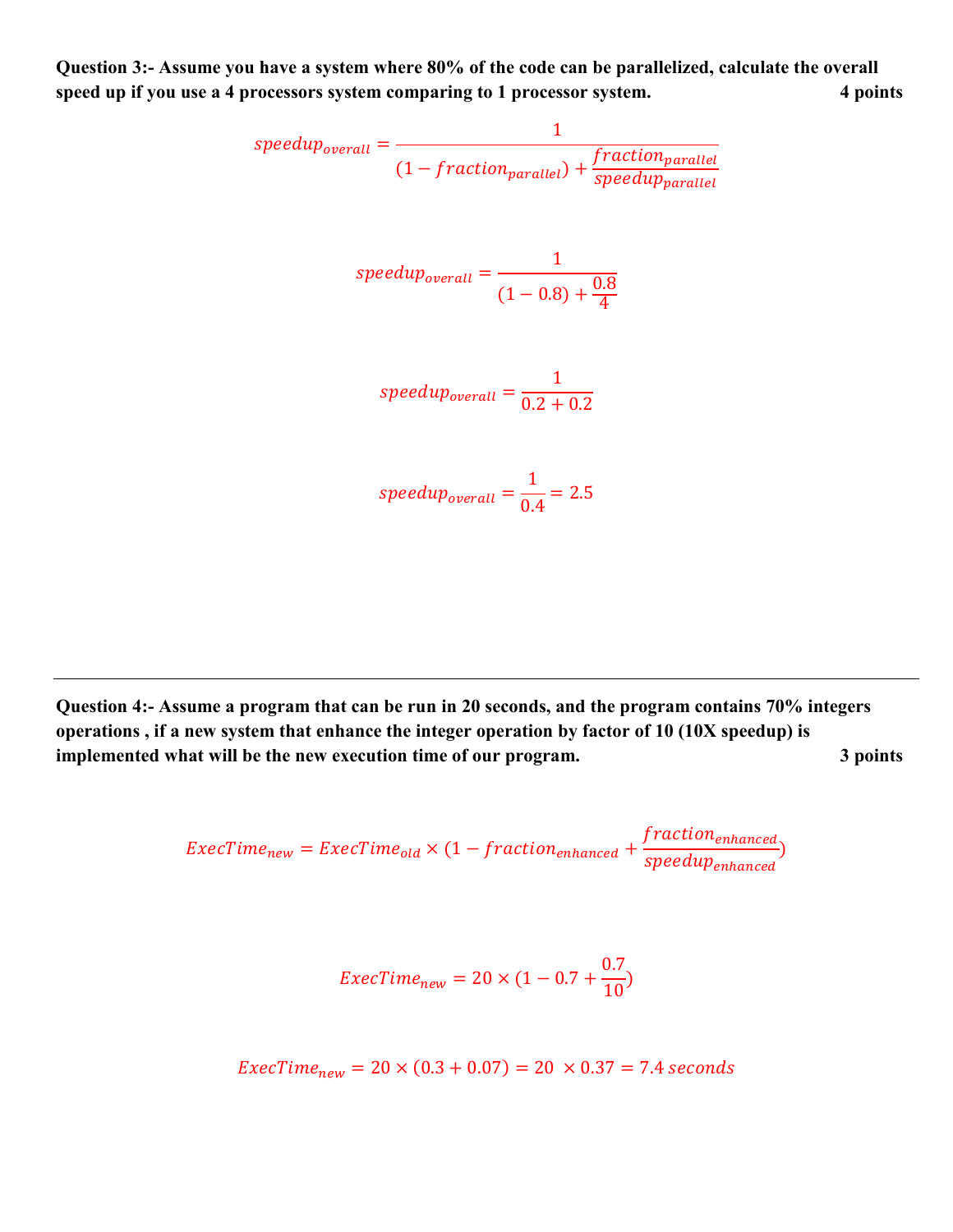**Question 5:- Assume a system that have 2 cycles hit time in L1 cache and 20 cycles hit time in L2 cache and a miss penalty 200 cycles, and the miss rate of L1 cache is 4% and the global miss rate for L2 cache is 2% calculate the average memory access time.** 4 points **4 points** 

AMAT = HitTime $_{L1}$  + miss rate $_{L1}$   $\times$  Hit Time $_{L2}$  +  $\,$  global miss rate $_{L2}$   $\times$  miss penalty

 $AMAT = 2 + 0.04 \times 20 + 0.02 \times 200$ 

 $AMAT = 2 + 0.08 + 4 = 6.8$  cycles

**Question 6:- Explain the concept of locality in cache. 2 points** 

- **1. Temporal Locality (Locality in Time): If an item is referenced, it will tend to be referenced again soon (e.g., loops, reuse)**
- **2. Spatial Locality (Locality in Space): If an item is referenced, items whose addresses are close by tend to be referenced soon**

**Question 7:-State the deference between Fine-Grained and Coarse-Grained Multithreading. 2 points**

- **1. Fine-Grained Switches between threads on each instruction, causing the execution of multiples threads to be interleaved, skipping any stalled threads, CPU must be able to switch threads every clock**
- **2. Coarse-Grained Switches threads only on costly stalls, such as L2 cache misses**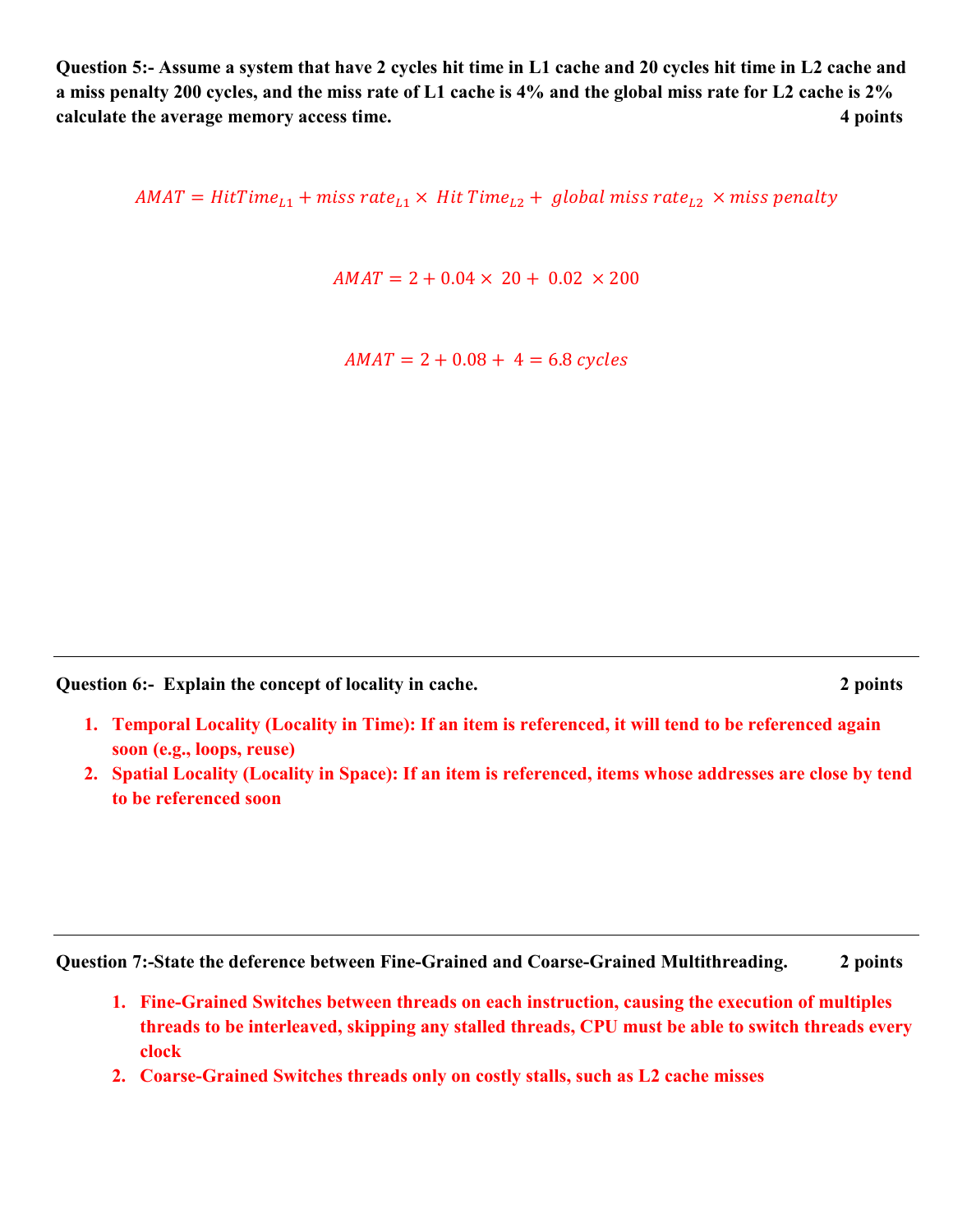**Overcome control dependence by hardware speculating on outcome of branches and executing program as if guesses were correct** 

**separate execution from allowing instruction to finish or "commit" where instructions commit only if the result of branch prediction is correct and can undo the result of speculation if the result of branch prediction is incorrect** 

**Question 9:- Explain the operation of Correlated Branch Predictor. 3 points** 

Correlated branch predictor use the lower n bits of branch address to select from 2<sup>n</sup> entry of local branch **history table and it uses the last m global branches to select a local table from 2<sup>m</sup> local branch history table** 

**(m,n) branch predictor**